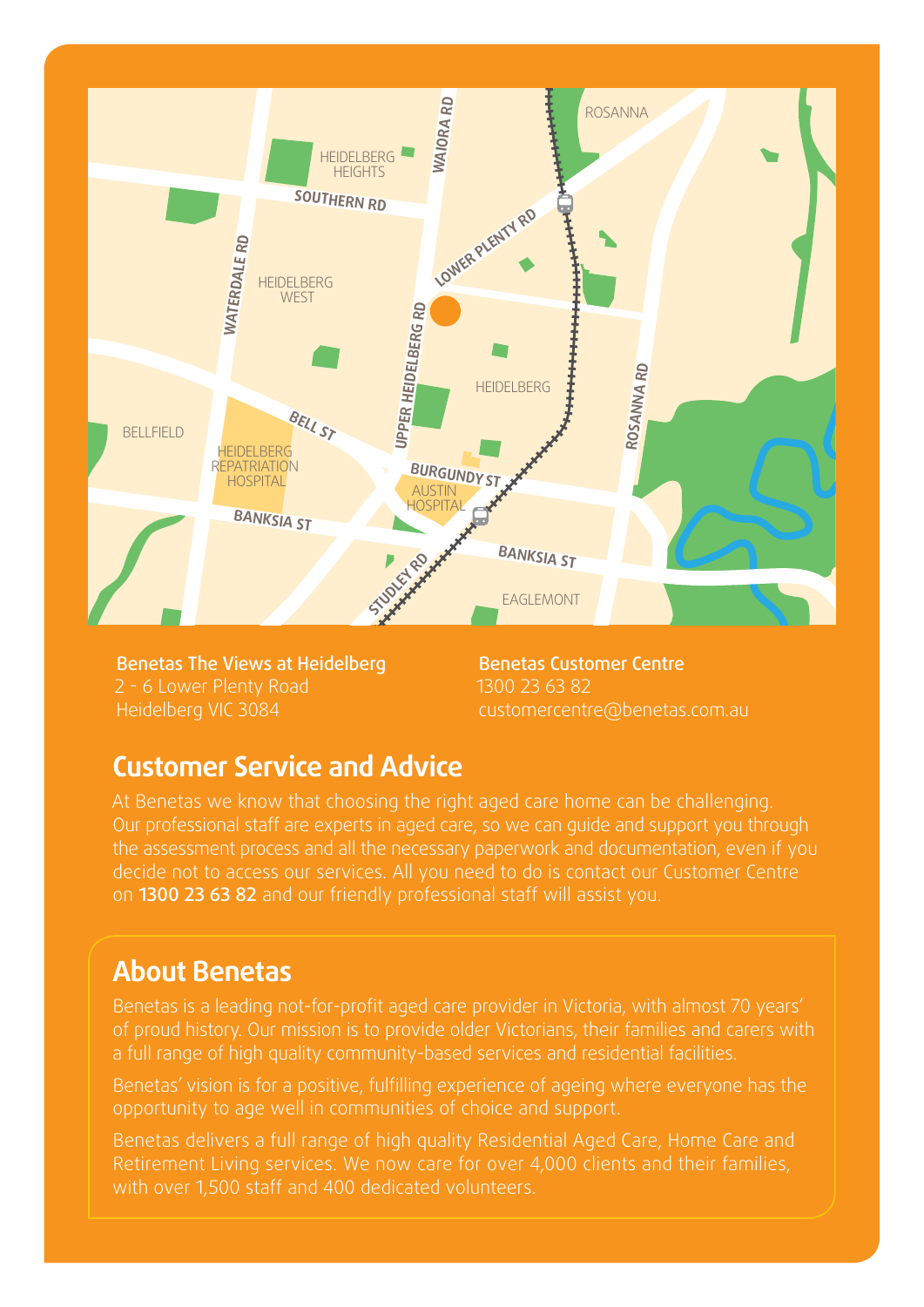# **New home Same you**

# The Views at Heidelberg Aged Care Apartments

×.

Y47

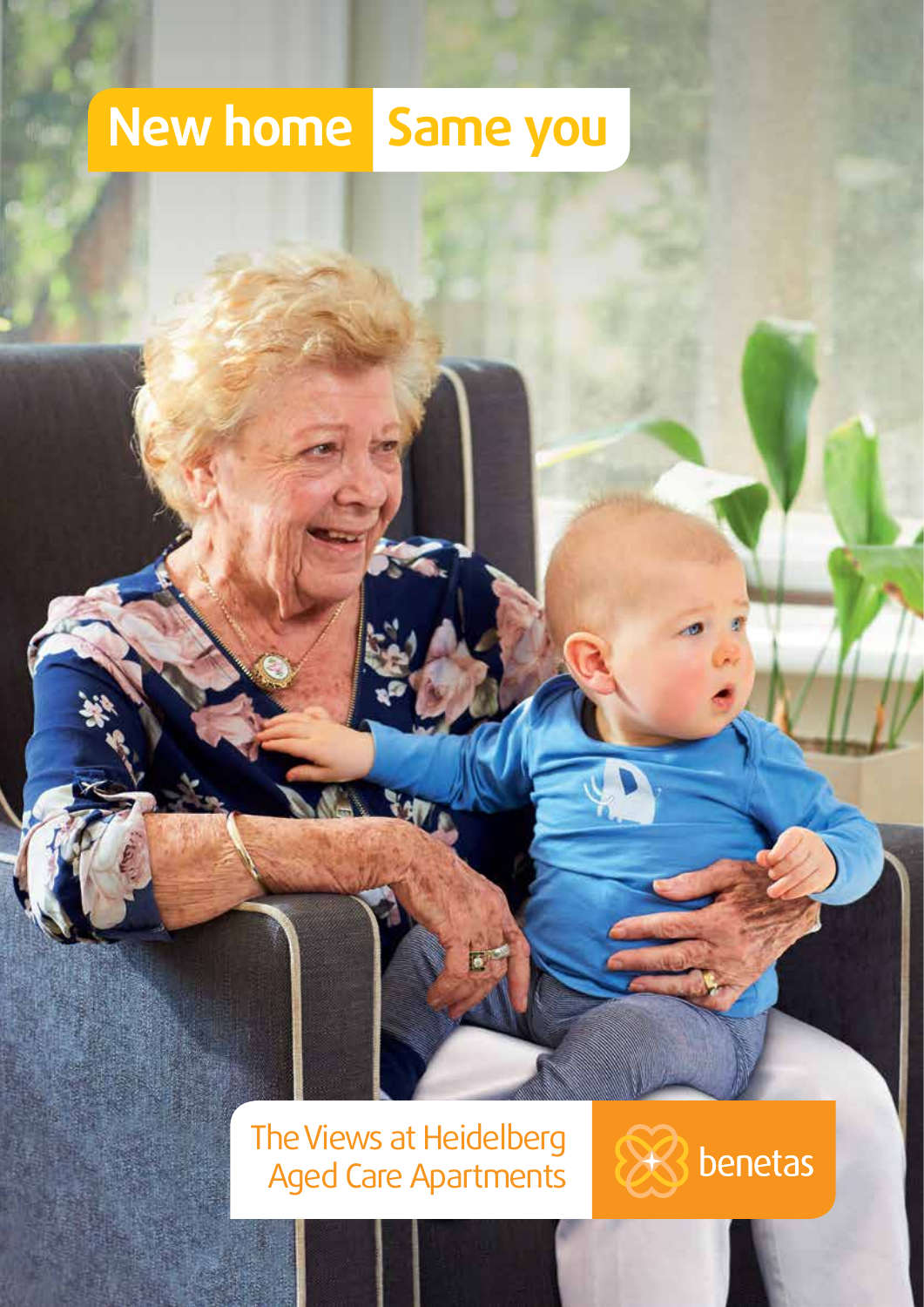# **The Views at Heidelberg Aged Care Apartments**

At Benetas we understand that everyone is different, which is why we have developed a new and exciting way of providing aged care. This fresh, innovative approach will allow the residents of The Views at Heidelberg more individual freedom to choose how they live each day.

#### **Aged Care Apartment Style Living**

Our aged care apartment-style living has been designed with residents at the heart. Within the home there are 13 aged care apartments. Only 7 to 8 residents live in each apartment. Each apartment includes its own kitchen, lounge and dining areas, with residents having their own private room and ensuite.



#### **Dedicated Care and Support**

Within each apartment, residents will have access to a dedicated primary care team. This naturally fosters relationships so that care and support is more personal and engaging.

The care team will know each resident's likes, and dislikes, personal preferences and daily routine.

Registered and enrolled nurses are also available within the home for clinical support at any time, day or night.

# **Lifestyle**

We know how important it is for residents to maintain connections with friends and family as well as the broader local community. Our staff will support residents in whatever their interests may be and provide encouragement to continue to pursue existing hobbies or take up new ones.

Each resident has the opportunity to participate in our lively activities program, if they choose. For example the very popular 'happy hour' social evenings, movie screenings, regular bus outings and fitness classes just to name a few.

### **Hospitality**

A variety of delicious and nutritious meals are prepared by fully qualified, experienced chefs, using fresh ingredients. Cultural, religious and dietary needs are catered for.

In-house laundry and cleaning services keep your new home fresh and comfortable.



#### **Pastoral Care**

Our team provide care with sensitivity to support your emotional and spiritual needs. We also employ a professional team of non-denominational Pastoral Care Practitioners for additional support.